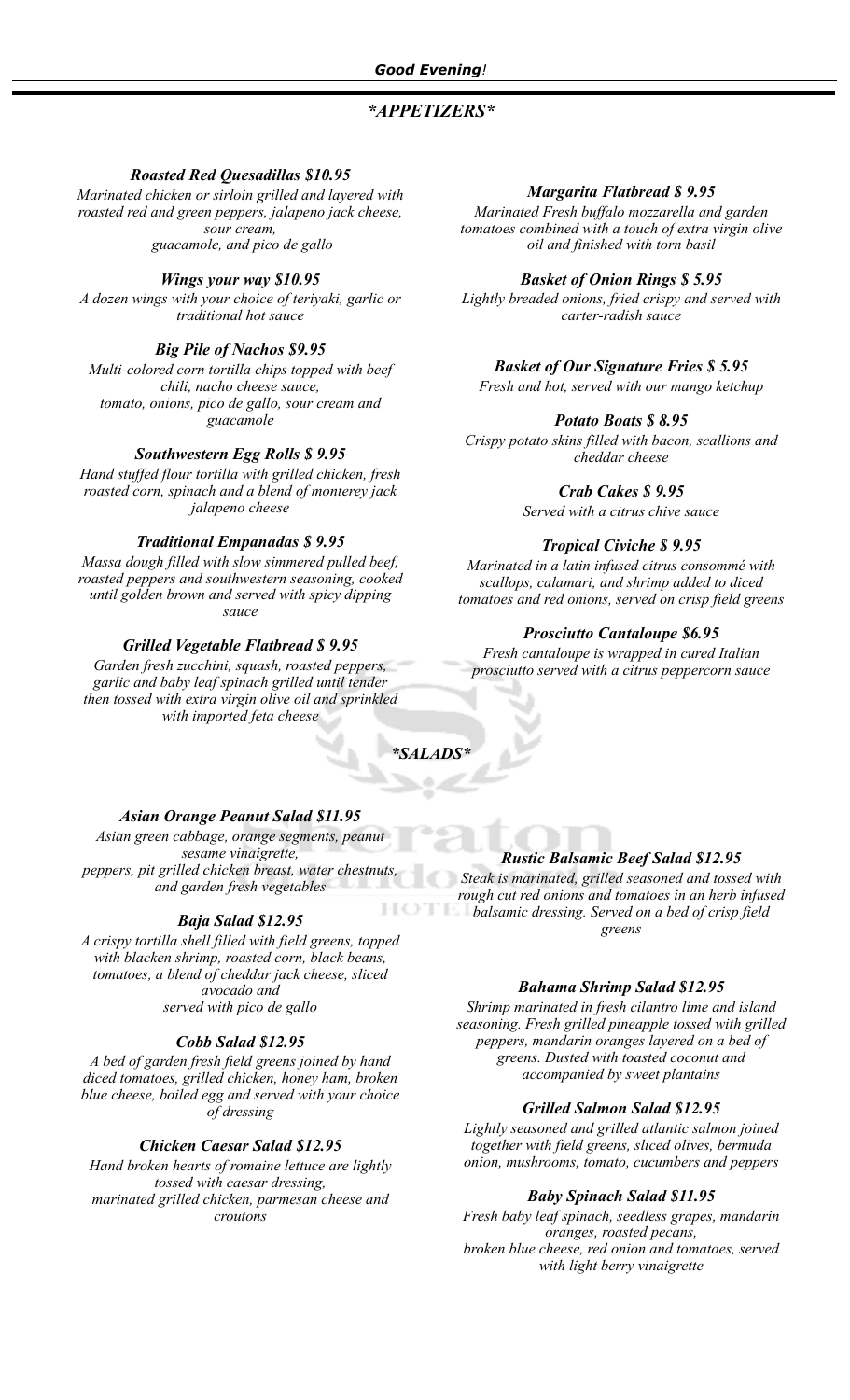## *Black Angus Burger \$ 11.95*

*Half pound of 100% angus beef served with lettuce, tomato and red onion, create a monster and add a second patty for \$5.00*

## *Pulled Beef Sandwich \$10.95*

*Beef is seasoned, marinated and slow cooked for hours until tender. Hand pulled and cooked again with our secret BBQ sauce. Served on a bakery fresh chipata roll and topped with sweet cole slaw*

## *Marinated Chicken Sandwich \$10.95*

*Chicken breast is marinated in italian seasonings, grilled and layered with imported provolone and field greens. Served on a toasted focaccia roll and a touch of pesto mayonnaise*

### *Traditional Club Sandwich \$9.95*

*Oven roasted turkey breast layered with bacon, lettuce, tomato, and finish it with lightly toasted thick sliced hallah bread and a touch of mayonnaise*

*New York Reuben \$10.95 Thinly sliced corn beef, sauerkraut, swiss cheese grilled and served on swirled rye bread drizzled with thousand Island dressing*

# *\*FULFILLMENT\**

### *Chefs creations \$24.95*

*Each day our executive chef picks the freshest ingredients to prepare this feature*

### *Osso Bucca \$29.95*

*Pork shank flash braised then slow cooked in a dark red wine reduction sauce. Served with fresh vegetables of the day and oven roasted rosemary potatoes*

### *Herb Incrusted New York Steak \$32.95*

*Twelve ounces of black angus new york strip pit grilled and drizzled with demi glazed sauce. Served with fresh vegetables of the day and oven roasted rosemary potatoes*

### *18oz Porterhouse Steak \$38.95*

*Eighteen ounce porterhouse steak is light marinated with a touch of extra virgin olive oil and rosemary. Then pit grilled to your specifications and served with sautéed asparagus, and oven roasted rosemary potatoes*

*Atlantic Salmon \$27.95*

*Grilled or blackened and served with vegetables of the day and oven roasted rosemary potatoes*

### *Atrium Chicken Breast \$25.95*

*Grilled or blackened and served with vegetables of the day and oven roasted rosemary potatoes*

### *Seafood Fra Diavlo \$30.95*

*Sautéed black mussels, baby clams, shrimp, bay scallops and calamari in a fresh tomato and garlic sauce combined with red pepper flakes. Served on a bed of linguine.*

### *Black and White Pasta \$23.95*

*Breast of chicken is blacken then layered on top of pasta tossed with parmesan alfredo sauce*

## *Garden Blend Pasta \$19.95*

*Fresh vegetables of the day are selected and sautéed in white wine and butter. Lightly tossed then seasoned to complete this dish*

### "*\*DESSERT\**

*"Close the curtain on your dining experience" Death by Chocolate \$4.50 Key Lime Pie \$4.00 New York Cheese Cake \$4.25 Hagen Dazs Ice Cream \$3.75 Shot of Berries \$4.00*

# *\*SANDWICHES\* \*HAND ROLLED WRAPS\**

*Hand floured chicken strips are fried golden brown* 

*Buffalo Stamped Chicken Wrap \$10.95*

*then tossed in our homemade buffalo sauce. They are combined with tomatoes, field greens and blue cheese infused mayonnaise*

# *Grilled Portobello Wrap \$9.95*

*Garden fresh portobello mushrooms, marinated and grilled slowly until tender, then layered with roasted peppers, greens, pesto mayo and provolone cheese rolled in a sundried tomato wrap*

# *Chicken Caesar Wrap \$10.95*

*Fire grilled chicken with romaine hearts, parmesan cheese, and crunchy croutons drizzled with classic caesar dressing*

# *Tuna Wrap \$9.95*

*Tuna tossed with chopped celery, onion, mayonnaise and seasoning*